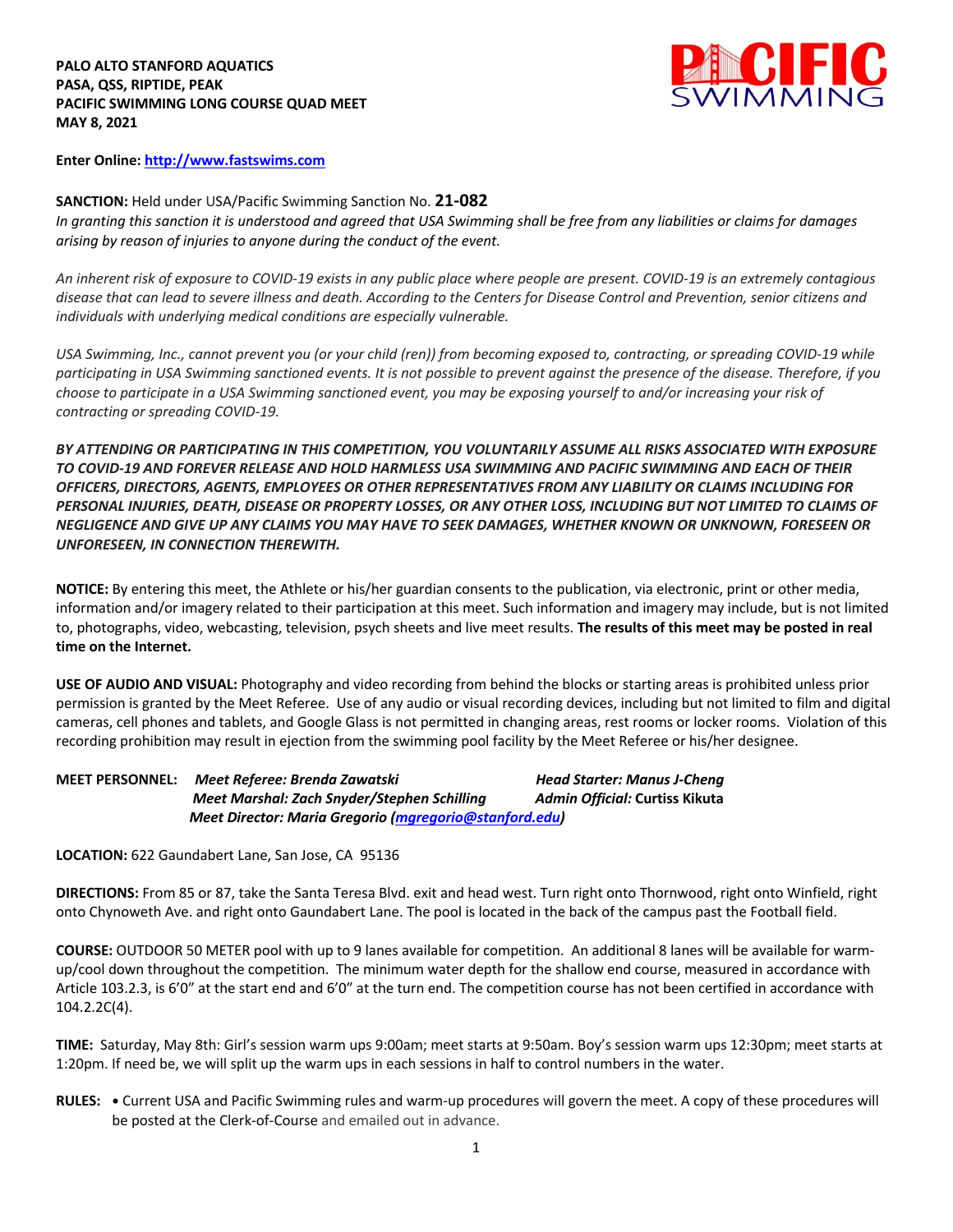**•** The local facilities guidelines, restrictions, and interpretation of the local public health guidelines shall be followed at this meet.

• All applicable adults participating in or associated with this meet, acknowledge that they are subject to the provisions of the USA Swimming Minor Athlete Abuse Prevention Policy ("MAAPP"), and that they understand that compliance with the MAAPP policy is a condition of participation in the conduct of this competition.

- All events are timed finals.
- All events will swim fast to slow.
- Athletes may compete in up to 3 individual events and 2 relays.

• Entries will be accepted until the number of splashes exceeds the estimated timeline, per the "Four-Hour Rule," based on the Athletes age and gender, or when the number of entered athletes reaches capacity per facility/local health restrictions. **•** If local conditions warrant it the Meet Referee, with the concurrence of the Meet Director, may require a mandatory scratch down. Immediate cash refunds will be made for any mandatory scratches.

• **All Coaches and Officials must wear their USA Swimming membership cards in a visible manner.** 

**ATTENTION HIGH SCHOOL ATHLETES:** If you are a high school athlete in season, you need to be Unattached from this meet. It is the athlete's responsibility to be Unattached from this meet. You can un-attach at the meet if necessary. This does not apply to athletes swimming under the rules of the Nevada Interscholastic Activities Association (NIAA).

**UNACCOMPANIED ATHLETES:** Any USA Swimming Athlete-Member competing at the meet must be accompanied by a USA Swimming Member-Coach for the purposes of Athlete supervision during warm-up, competition and warm-down. If a Coach-Member of the Athlete's USA Swimming Club does not attend the meet to serve in said supervisory capacity, it is the responsibility of the Athlete or the Athlete's legal guardian to arrange for supervision by a USA Swimming Member-Coach. The Meet Director or Meet Referee may assist the Athlete in making arrangements for such supervision; however, it is recommended that such arrangements be made in advance of the meet by the Athlete's USA Swimming Club Member-Coach.

**RACING STARTS:** Athletes must be certified by a USA Swimming member-coach as being proficient in performing a racing start or must start the race in the water. It is the responsibility of the Athlete or the Athlete's legal guardian to ensure compliance with this requirement.

**RESTRICTIONS:** • Smoking and the use of other tobacco products is prohibited on the pool deck, in the locker rooms, in spectator

- seating, on standing areas and in all areas used by Athletes, during the meet and during warm-up periods.
- Sale and use of alcoholic beverages is prohibited in all areas of the meet venue.
- No glass containers are allowed in the meet venue.
- No propane heater is permitted except for snack bar/meet operations.
- All shelters must be properly secured.
- Deck Changes are prohibited.

• Destructive devices, to include but not limited to, explosive devices and equipment, firearms (open or concealed), blades, knives, mace, stun guns and blunt objects are strictly prohibited in the swimming facility and its surrounding areas. If observed, the Meet Referee or his/her designee may ask that these devices be stored safely away from the public or removed from the facility. Noncompliance may result in the reporting to law enforcement authorities and ejection from the facility. Law enforcement officers (LEO) are exempt per applicable laws.

• Operation of a drone, or any other flying apparatus, is prohibited over the venue (pools, Athlete/Coach areas, Spectator areas and open ceiling locker rooms) any time Athletes, Coaches, Officials and/or Spectators are present.

**ELIGIBILITY:** • Athletes must be current members of USA Swimming and enter their name and registration number on the meet entry form as they are shown on their Registration Card. If this is not done, it may be difficult to match the Athlete with the registration and times database. The meet host will check all Athlete registrations against the SWIMS database and if not found to be registered, the Meet Director shall accept the registration at the meet (a \$10 surcharge will be added to the regular registration fee). Duplicate registrations will be refunded by mail.

• Meet is open only to qualified athletes registered with **Palo Alto Stanford Aquatics, Quicksilver Swimming, Almaden Riptides and Peak Swimming**. Athletes who are unattached but participating with **Palo Alto Stanford Aquatics, Quicksilver Swimming, Almaden Riptides and Peak Swimming** are eligible to compete in their designated session.

• Entries with **"NO TIME" will be ACCEPTED**.

• Disabled Athletes are welcome to attend this meet and should contact the Meet Director or Meet Referee regarding any special accommodations on entry times and seeding per Pacific Swimming policy.

• Athletes 19 years of age and over may compete in the meet.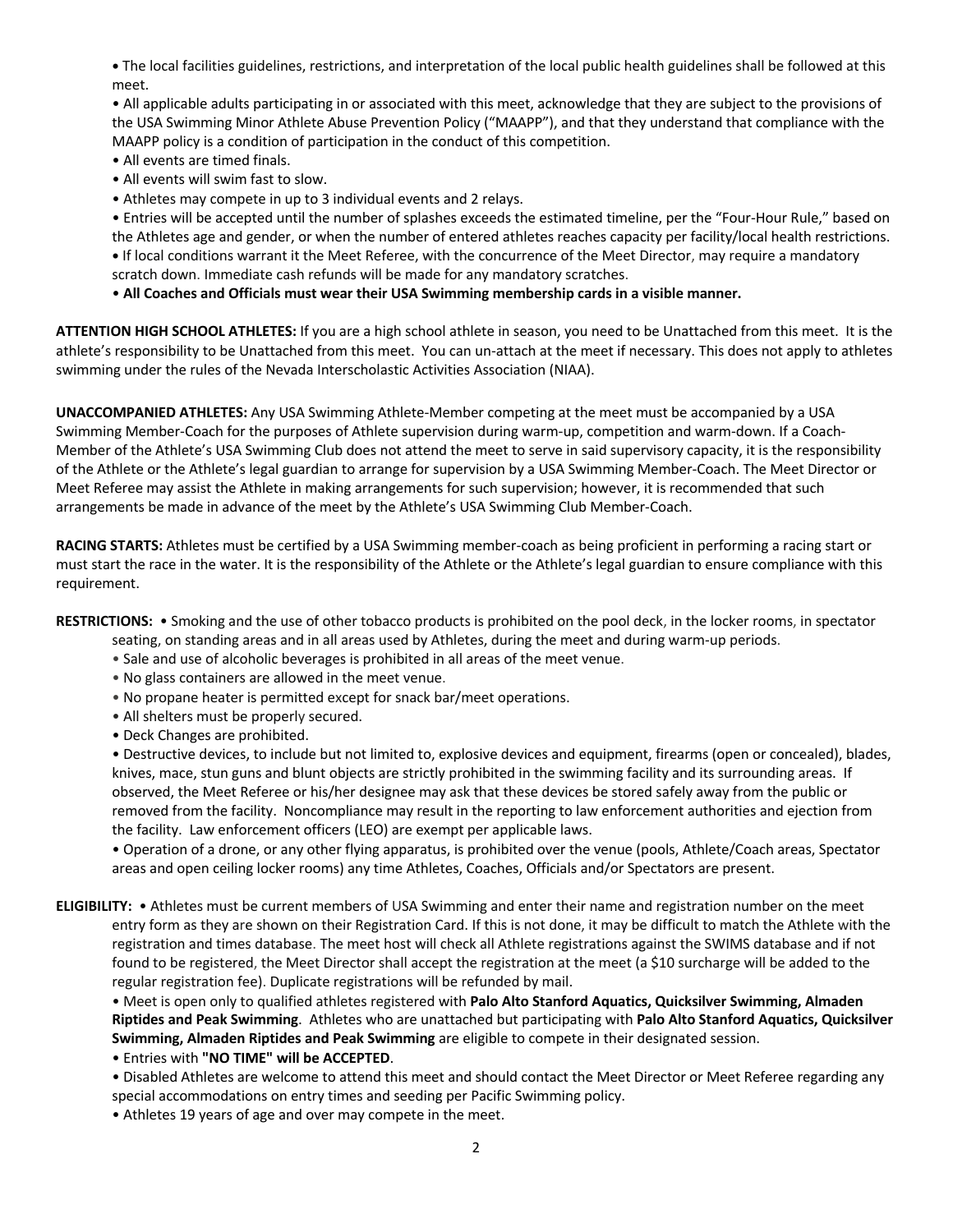• The Athlete's age will be the age of the Athlete on the first day of the meet.

## **ENTRY FEES:** A flat fee of \$40 will be charged for all participants

**ONLINE ENTRIES:** To enter online go to **www.fastswims.com** to receive an immediate entry confirmation. This method requires payment by credit card. FastSwims charges a processing fee for this service, 6.5% of the total Entry Fees plus \$0.75 per transaction, regardless of the number of Athletes. Please note that the processing fee is a separate fee from the Entry Fees. Deadline for entries will be Saturday, May 1st.

**CHECK-IN:** The meet shall be pre-seeded. Athletes shall report to the bull-pen area at their scheduled time for each event.

**SCRATCHES:** Any Athletes not reporting for or competing in an individual timed final event that they have entered shall not be penalized.

## **AWARDS:** None.

### **ADMISSION:** Free.

**MISCELLANEOUS:** No overnight parking is allowed. Facilities will not be provided after meet hours. Spectators will need to remain outside of the pool facility and will not be allowed to set up chairs or personal shade.